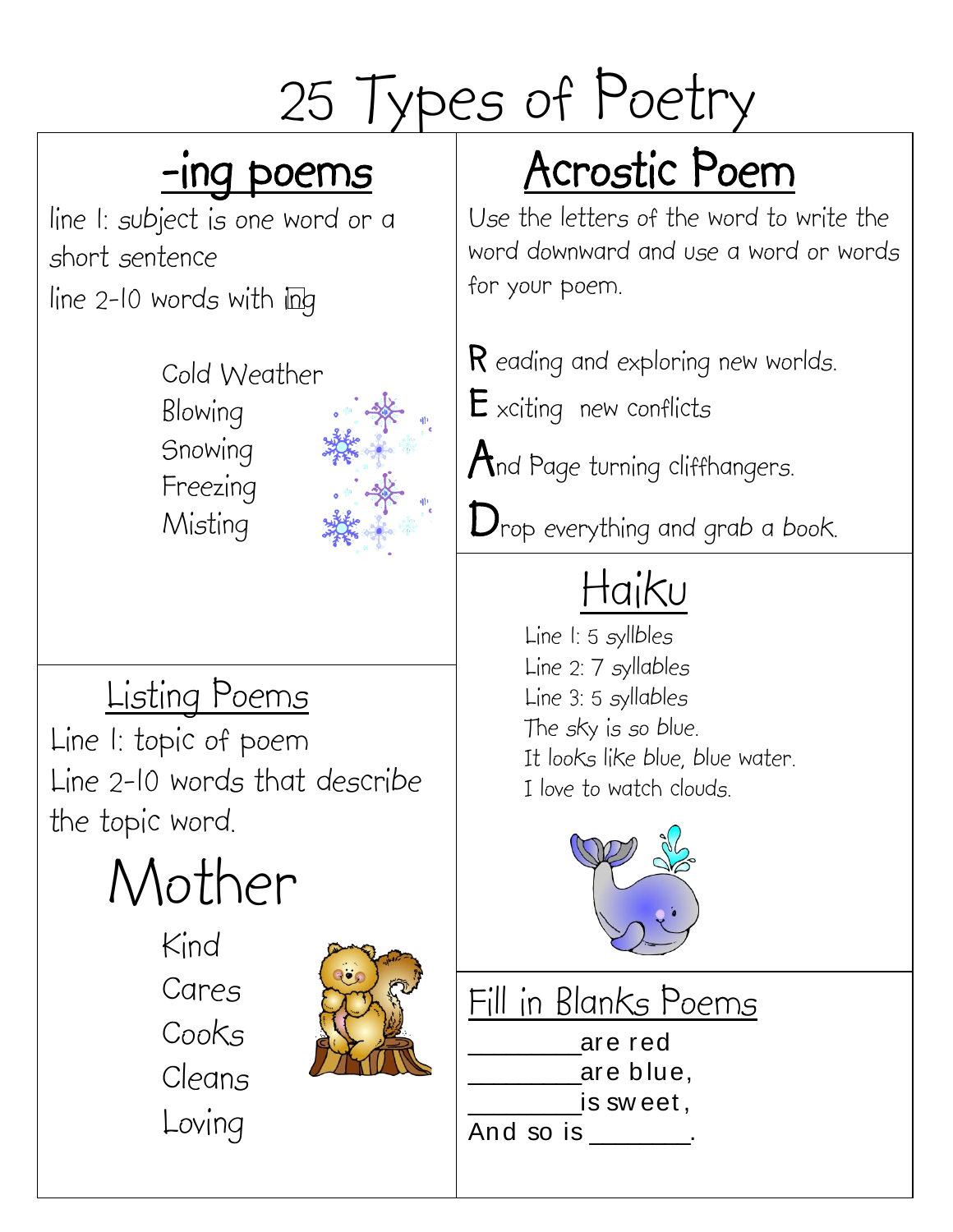# **Couplets**

Two lines with ending words that rhyme.

#### My Grandmother

My grandmother sits in her wheel chair,

Looking out the window while she sits there.

## Concrete Poetry

Draw a picture and write your poem on it. Your poem follows the shape to help make the picture.



## Tercet

Three lines with the first two rhyming.

The old woman wrinkled her toes, As she swotted a fly on her nose. Then she kept rocking in her chair.

# **Cinquian**

Line 1: subject Line 2: describes subject Line 3: action words about the subject Line 4: feelings about the subject Line 5: synonym for the subject

#### Best Friend

cheerful, truthful e-mailing, calling, eating friend for 20 years best bud



# Good Poem/Bad Poem

Choose a favorite person, animal or thing to write abc



#### Good Cat, Bad Cats

My cat meows quietly, While he claws the furniture. My cat walks softly, As he tries to scratch me.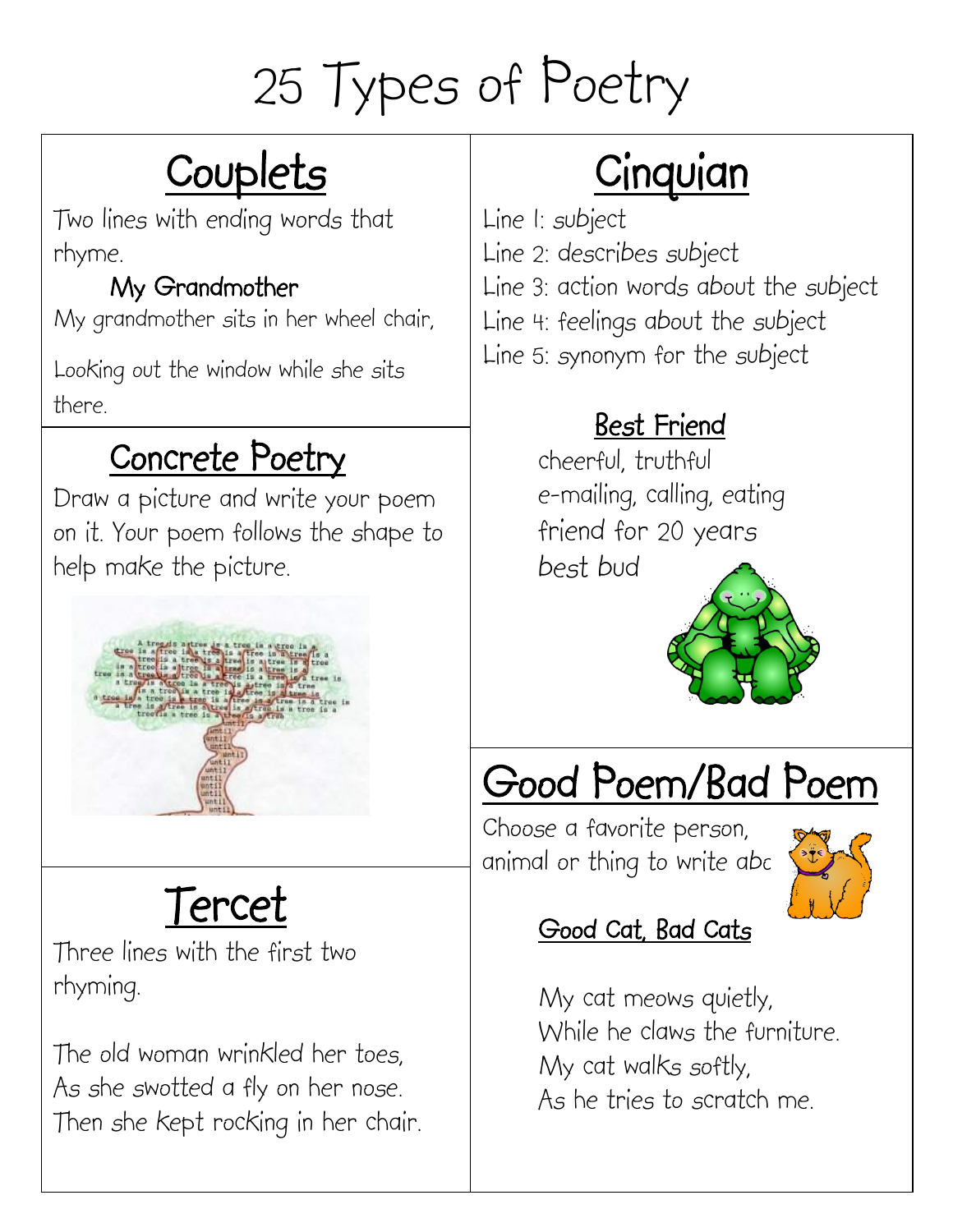## Place Poem

This poem takes a small part and describes it.

#### A Desert in Arizona

Cactus

**Scorpion** 

Heat



Dusty

Armadillo



Javelina

Rattle Snake

Caynon

# I Remember Poems

Write a list of things that is remembered about a person, place or thing.



## MOTHER

I remember my mother.

I remember her dark hair and smile. I remember her whispering to me to be quiet when we went to the library. I remember her singing sweet lullabies as I drifted off to sleep.

## Lunes

Line 1: five syllables Line 2: three syllables Line 3: five syllables The night is scary. It is dark. I like my night light!



## Earth Poems

The Earth

Poems about saving the earth or the plants and animals on it.

The earth is not quiet. There is a hurricane in the ocean. There is an earthquake down south. The animals are running The plants are trembling.

# Chant

A poem that repeats certain words over and over (to be read aloud).

My cat can spring My cat can spring in My cat can spring in the My cat can spring in the air!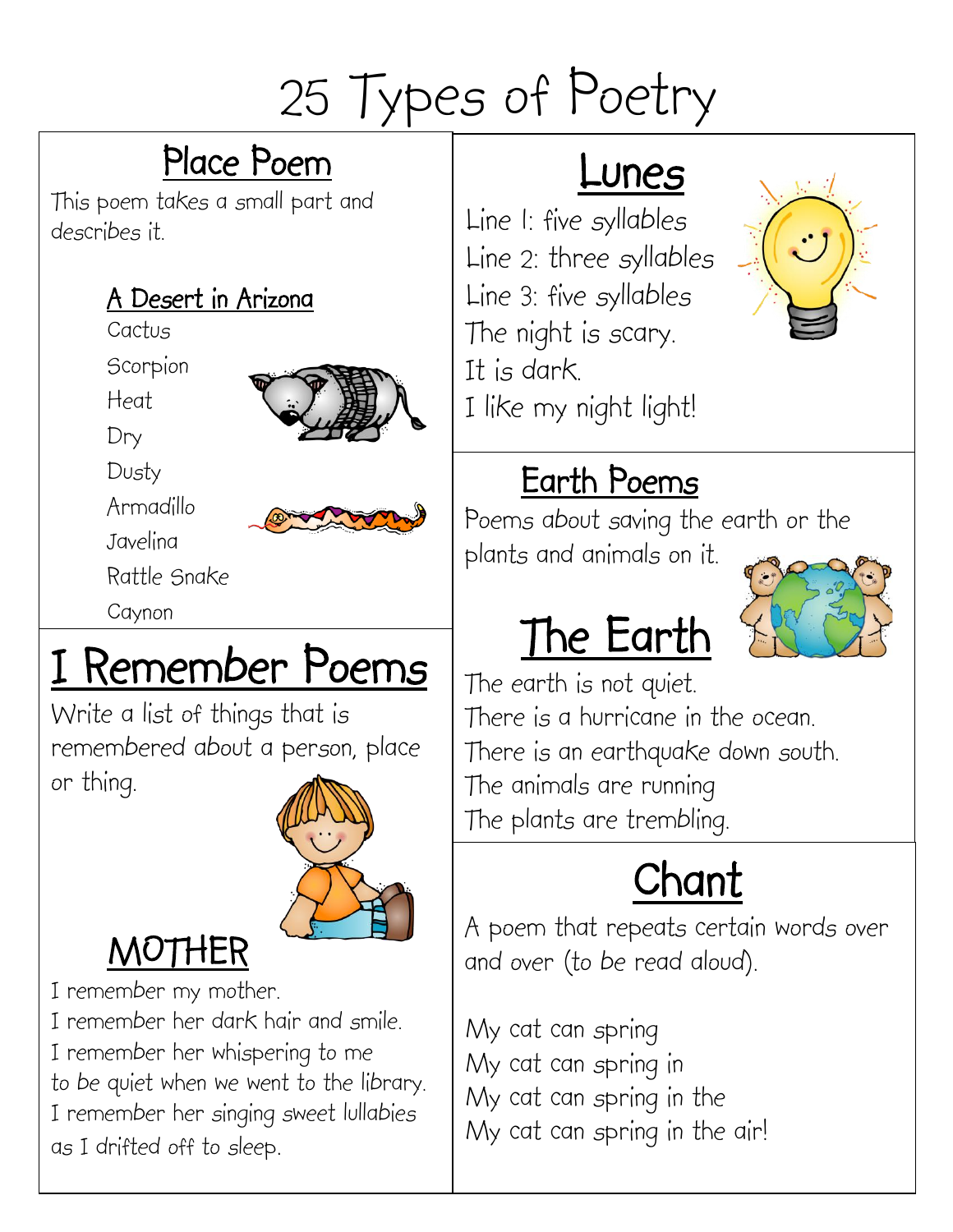# Group Poems

Write poems with your class.

-Choose a topic

-write some neat words to go with the topic -write sentences about the topic

(free verse)



# Poems set with Music

-Choose a topic

-Choose a song

-Write poem and set to music (Skip to my Lou, Row row row your boat, Are you sleeping, etc.)

# Clerihew Fantastic Trees.

A humorous poem contained in four lines with a-a-b-b-The first two lines rhyme and the second two lines rhyme.



One second grade teacher down the hall, Was afraid to play with a bat and ball. Once a ball hit her in the knee, And now she hides quietly behind a tree.

# Question Poetry

Choose a topic and write questions about it. It can be rhyming or free

verse. Flower

Oh, Flower Why are you drooping? Why are your leaves hanging down? Why do you look so dry? Did someone forget to water you?

## Noun/Adjective Poems

Trees,

Trees,

Trees,

Green Trees,

Large Tall Trees,

Long tree branches,

Strong leaves waving in the wind,

## Subject Poetry

Choose any subject to write about. Just make a list of things about it.

## Vacation

Packing a bag Putting gas in the car Eating out Seeing friends Visiting relatives Coming home Unpacking